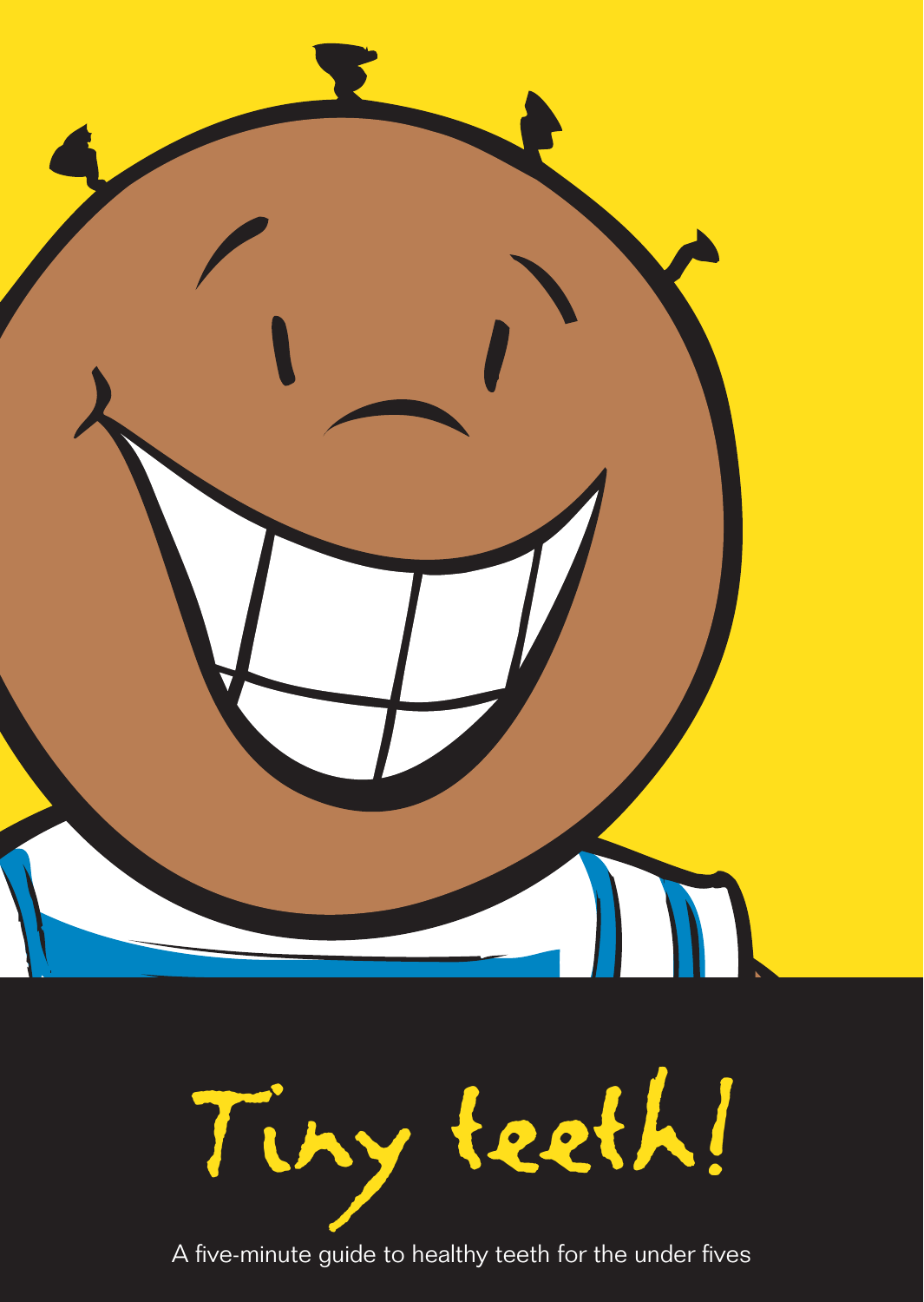Toothy tips for tiny tots  $\mathbf{1}$  and  $\mathbf{2}$  and  $\mathbf{2}$  and  $\mathbf{2}$  and  $\mathbf{2}$  and  $\mathbf{2}$  and  $\mathbf{2}$ 

A happy child with a sunny smile is what every parent wants to see.

> Good teeth help your child feel confident but tooth decay can cause pain and worry, even in small children.

When it comes to children's teeth. regular brushing and visits to the dentist are important.

> What, when and how your child eats and drinks is also important and this booklet gives simple facts on how you can keep your little ones grinning from ear to ear.

First steps

Tooth decay (also known as dental caries) is caused when the bacteria in our mouth turn sugars left behind after eating and drinking into acid. This causes damage to the teeth, leading to decay.

### You can help protect small children's teeth in 3 simple steps

- 1. Keep sugary foods and drinks to mealtimes
- 2. Brush teeth and gums twice a day for at least 2 minutes with a fluoride toothpaste
- 3. Register with a dentist and visit regularly; the sooner the better! Children are treated free under the NHS

Reducing sugar in your child's diet will help prevent tooth decay; it's how often that it's served which is particularly important.

The more often we eat and drink sugary  $\epsilon$ things the more acid is produced and  $\mathcal{L}_1$ the more damage is caused to tiny teeth. Sweet drinks in a bottle, particularly at bedtime, or sweets like lollipops will It's a toddle!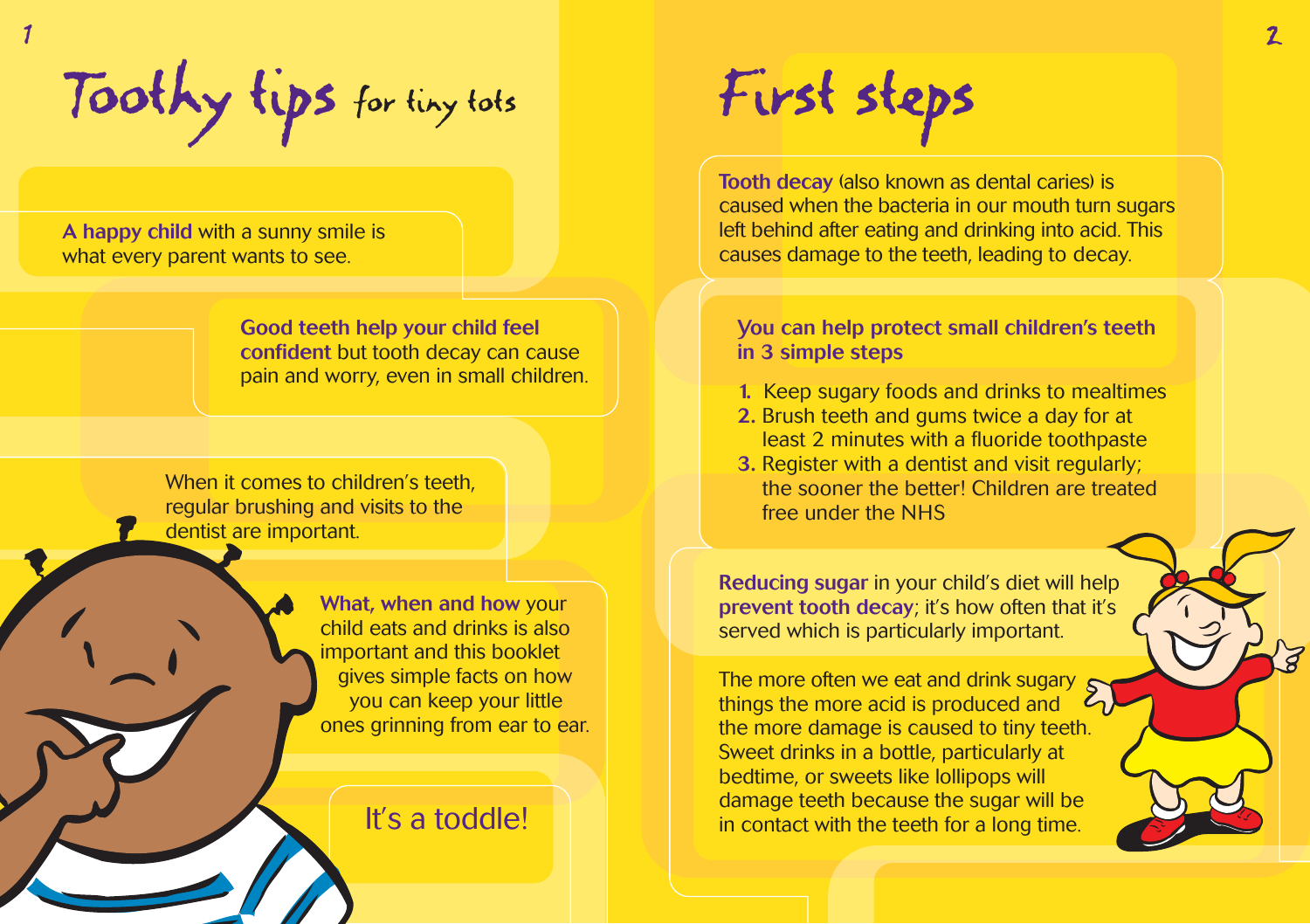# Erosion explosion

Sugar is not the only issue for dental health. Acidic foods and drinks can also be a big problem for tiny teeth by wearing away the surface of the tooth.

> Fizzy drinks, fruit juices and squashes are often the acid culprits in the erosion explosion, even the sugar-free or diet varieties.

To help avoid tooth erosion, don't offer children too many acidic drinks and keep them to mealtimes rather than between meals.

> Only offer water or milk (breast milk or formula to infants) between meals – these are good choices for tiny teeth.

It is best to give tiny tots water or milk to drink at mealtimes too. However, you can offer diluted pure fruit juice with meals from 6 months, but make sure it's in a cup, not a bottle. This makes it less likely to cause tooth erosion.

Fizzy drinks should be avoided. Squashes and other soft drinks are not recommended for babies and toddlers. If you choose to give these to your child make sure they are:

- hatıllih-llaw .
- drunk from a cup
- . drunk at mealtimes
- never given in a bottle or at bedtime.

If they are thirsty at bedtime or during the night offer water, and avoid giving your child juices or sugary foods or drinks.

Remember, the more often tots eat and drink sugary and acidic foods the more damage is caused to tiny teeth.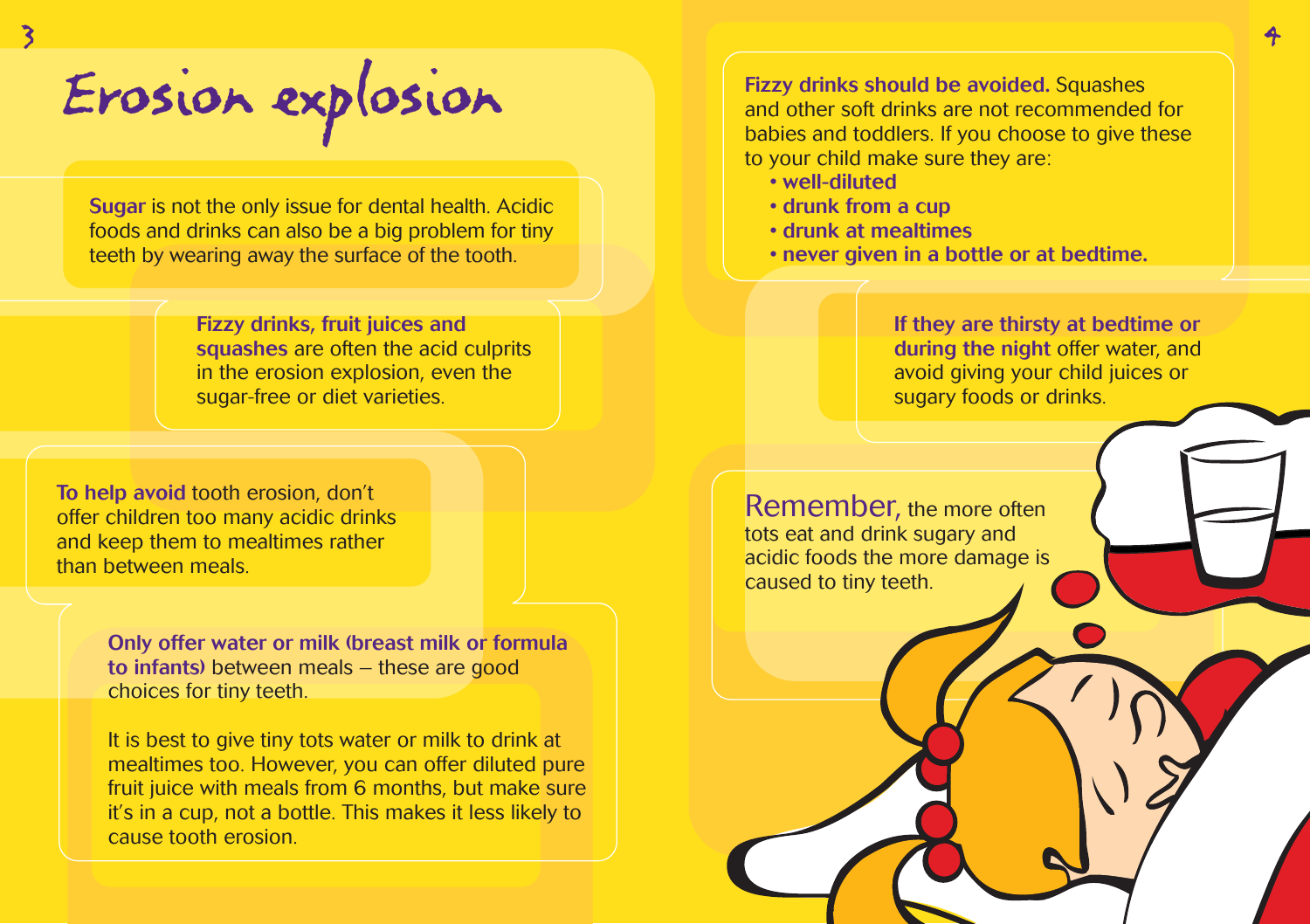Toothpaste power! Say cheese

### Take care of tiny teeth

5

For a sweet smile, brush teeth twice a day for at least 2 minutes with fluoride toothpaste\* and discourage a sweet tooth.

Start to brush your baby's teeth as soon as they begin to come through. Parents should continue to brush tiny teeth or supervise brushing until at least seven years of age.

Milk provides calcium which is needed for strong teeth.

Try swapping biscuits and cakes for tooth-friendly snacks like small cubes or sticks of hard cheese and plain yogurt  $-$  like milk they also have calcium.

Sweet snacks mean tooth decay attacks!

Look out for secret sugar Sugar comes in many different disguises. It can be labelled in a different way so as well as sugar, look out for sucrose, fructose, glucose, maltose, dextrose, honey and syrups, and concentrated fruit juice.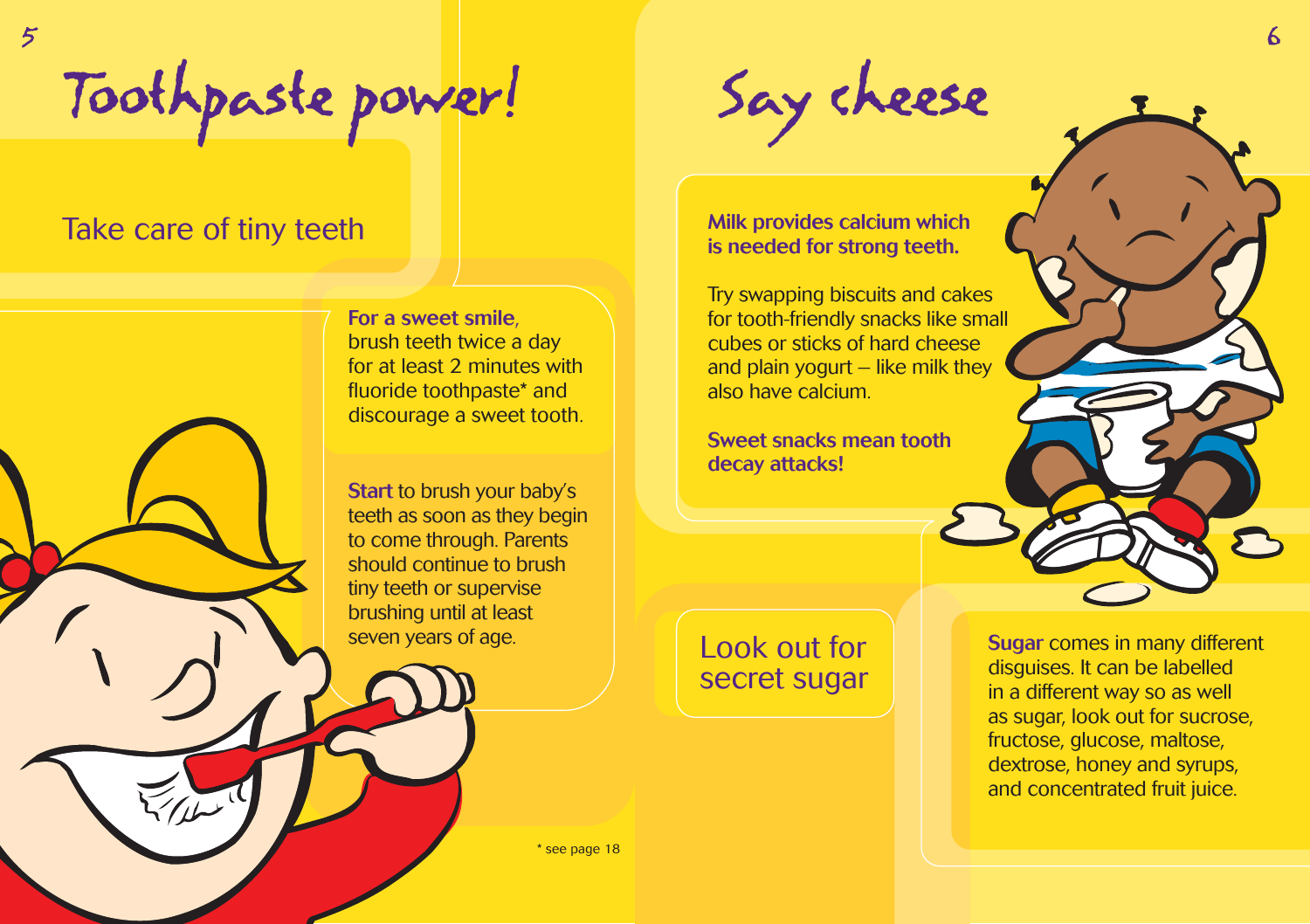Smiles of snack ideas  $7$  , and the set of the set of the set of the set of the set of the set of the set of the set of the set of the set of the set of the set of the set of the set of the set of the set of the set of the set of the set of th



Peeled and chopped fruit and vegetables

Plain yogurt with added fruit

Crumpets, toast fingers and cheese spread

Homemade plain popcorn

Chapatti, pitta bread, potato cakes, matzos and rice cakes

Plain biscuits like water biscuits and cream crackers

A stick of cheese

### Bites for growing mites

As well as providing calcium which is needed for strong teeth and bones, milk provides much more.

### 189ml milk (about a third of a pint) is packed with nutrients providing:

Iodine for children's growth Phosphorus for energy release Protein for bone development Potassium for nerve function Vitamin B2 for healthy skin and vision Vitamin B12 for red blood cells.

From 6 months you can use whole cows' milk in cooking or mix small amounts into cereal, and you can also give foods made from whole milk like yogurt, fromage frais and cheese. From 12 months whole cows' milk is suitable as the main drink, but not before this time.

From age 2 years onwards you can start introducing semi-skimmed milk if your child is eating a variety of foods and growing well. Otherwise stick to whole milk. 1% fat or skimmed milk are not suitable for under 5s.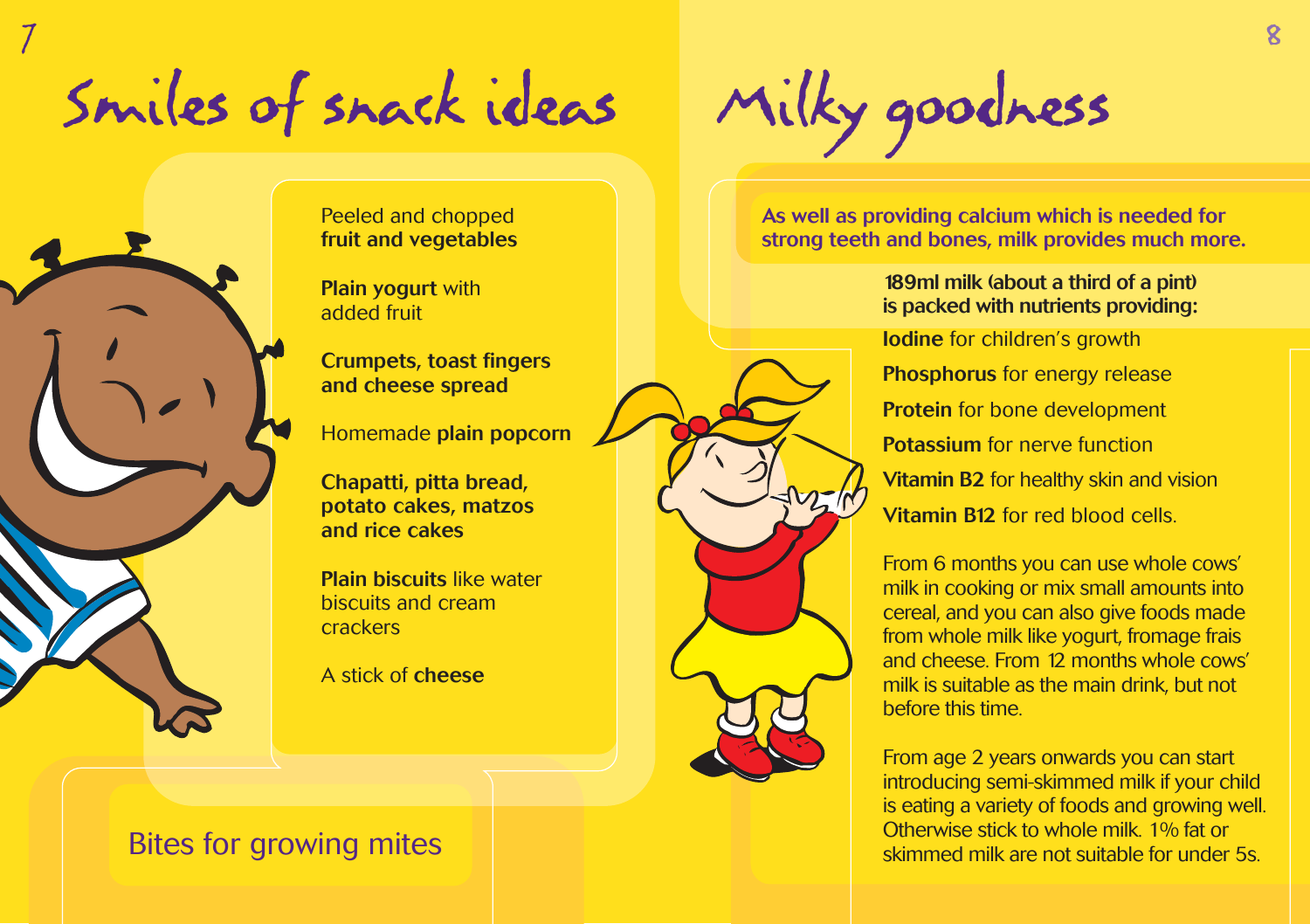

# Family recipes

with milky, cheesy or yogurty ingredients

### Easy Peasy Bolognese

**1 tablespoon olive oil 1 onion, peeled and diced 1 garlic clove, crushed 1 carrot, peeled and diced 1 pepper, deseeded and diced 1 teaspoon dried mixed herbs 400g lean minced beef 120ml milk 2 x 400g chopped tomatoes 300g mini pasta shapes 15g freshly grated Cheddar or Parmesan, to serve**

> Heat the oil in a large saucepan over medium heat. Add the onion, garlic, carrot, pepper and dried herbs, and fry for about 8 minutes, until softened. Add the minced beef and cook until browned, stirring to break it up. Add the milk and tomatoes and bring to the boil. Turn down the heat and simmer with the lid on for 30 minutes. If the sauce is still too juicy take the lid off and cook for longer.

Cook the pasta according to packet instructions and serve with the Bolognese sauce and some Cheddar or Parmesan cheese grated on top.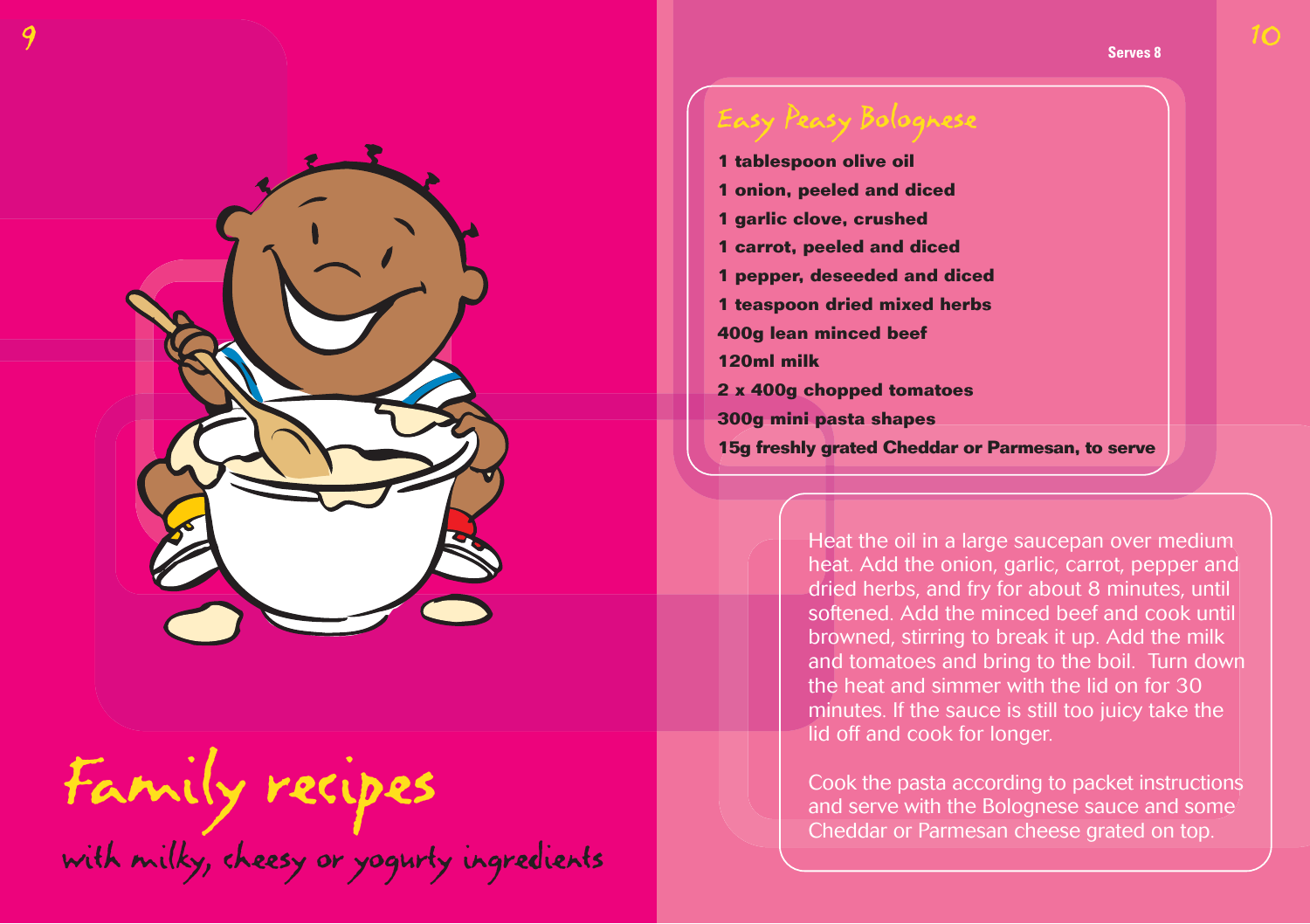Easy, cheesy tuna and potato bake

**350g potatoes, washed and cut into similar sized pieces** 

**25g butter**

**25g flour**

**1 can of tuna (185g), drained** 

**285ml (½ pint) milk**

**1 large leek, washed and chopped**

**1 red pepper, washed and chopped**

**90g Lancashire or other white cheese**

Preheat the oven to 200ºC or gas mark 6. Parboil the potatoes leaving the skins on, and cut into thin wedges. Melt the butter in a pan; add the chopped leeks and pepper, and cook until just soft. Stir in the flour, cook for 1 minute, add the milk gradually, whisk continuously and heat gently until the sauce begins to thicken. Add the tuna and turn into an ovenproof dish. Arrange the potato wedges on the top and grate or crumble the cheese over. Bake for 20 minutes until the cheese is golden brown.

### **Serves 4 Serves 1**

# Cheese & pineapple sticks

**15-20g of cheese 1 large slice of fresh pineapple cut into pieces Cocktail sticks Add 2 pieces of pineapple to the stick and 1 piece of cheese, add another 2 pieces of pineapple. Repeat until ingredients are finished.**

**Serves 1**

**80-100g of natural unsweetened yogurt 7 fresh strawberries chopped**

Place yogurt in a bowl and add chopped strawberries.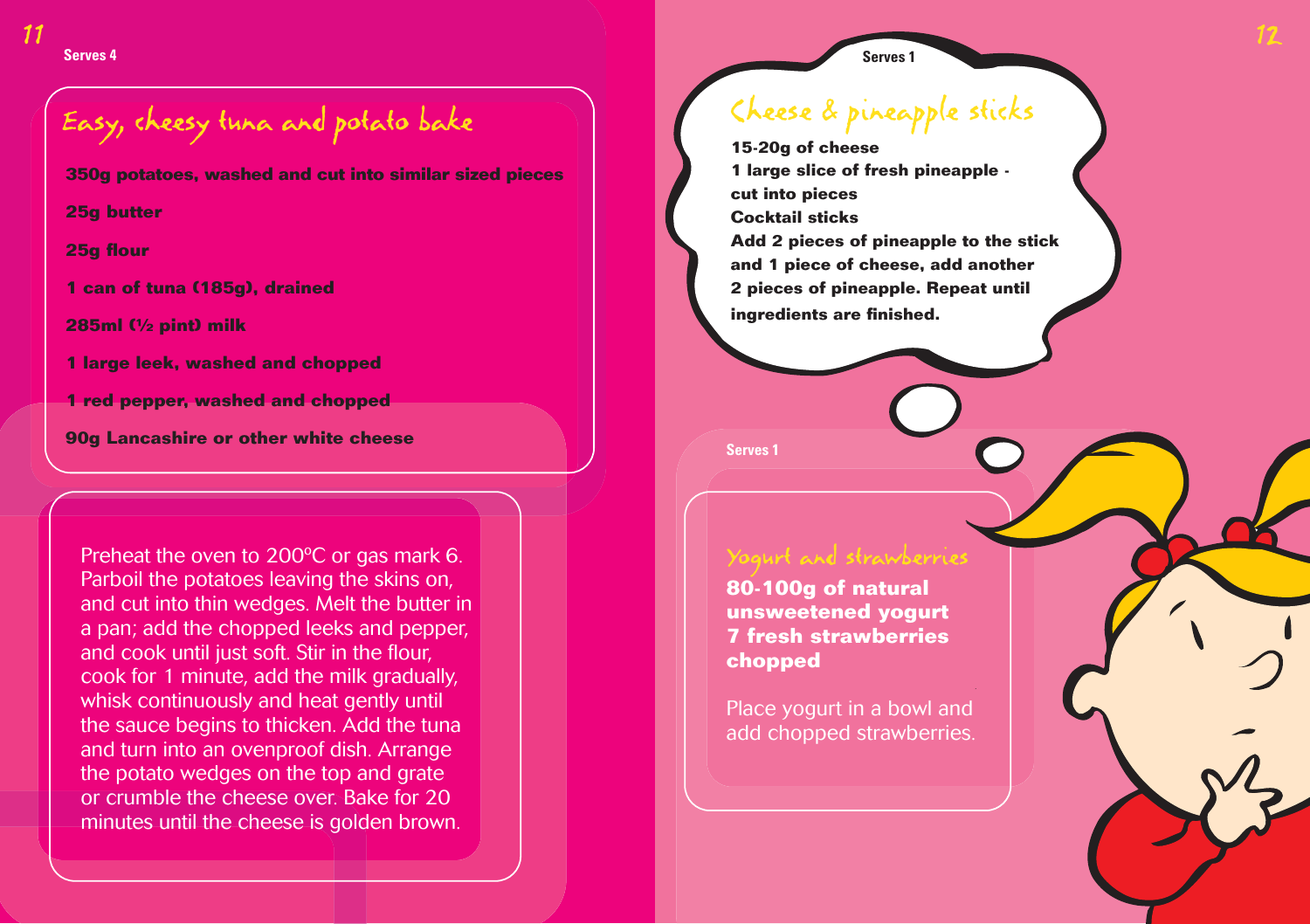**Serves 2**

## Banilla whizz

**1 large ripe banana, sliced**

**1 small pot (approx 150g) thick and creamy vanilla yogurt** 

**450ml (3 /4 pint) milk**

Reserve two pieces of banana for decoration, then put the remainder into a blender or food processor with the yogurt and milk. Blend for 10-15 seconds until smooth.

Pour into two glasses and decorate with the reserved banana.

### Tasty tip

If you can't find vanilla yogurt, use natural yogurt and add 1-2 drops of vanilla extract to the blender with the other ingredients.

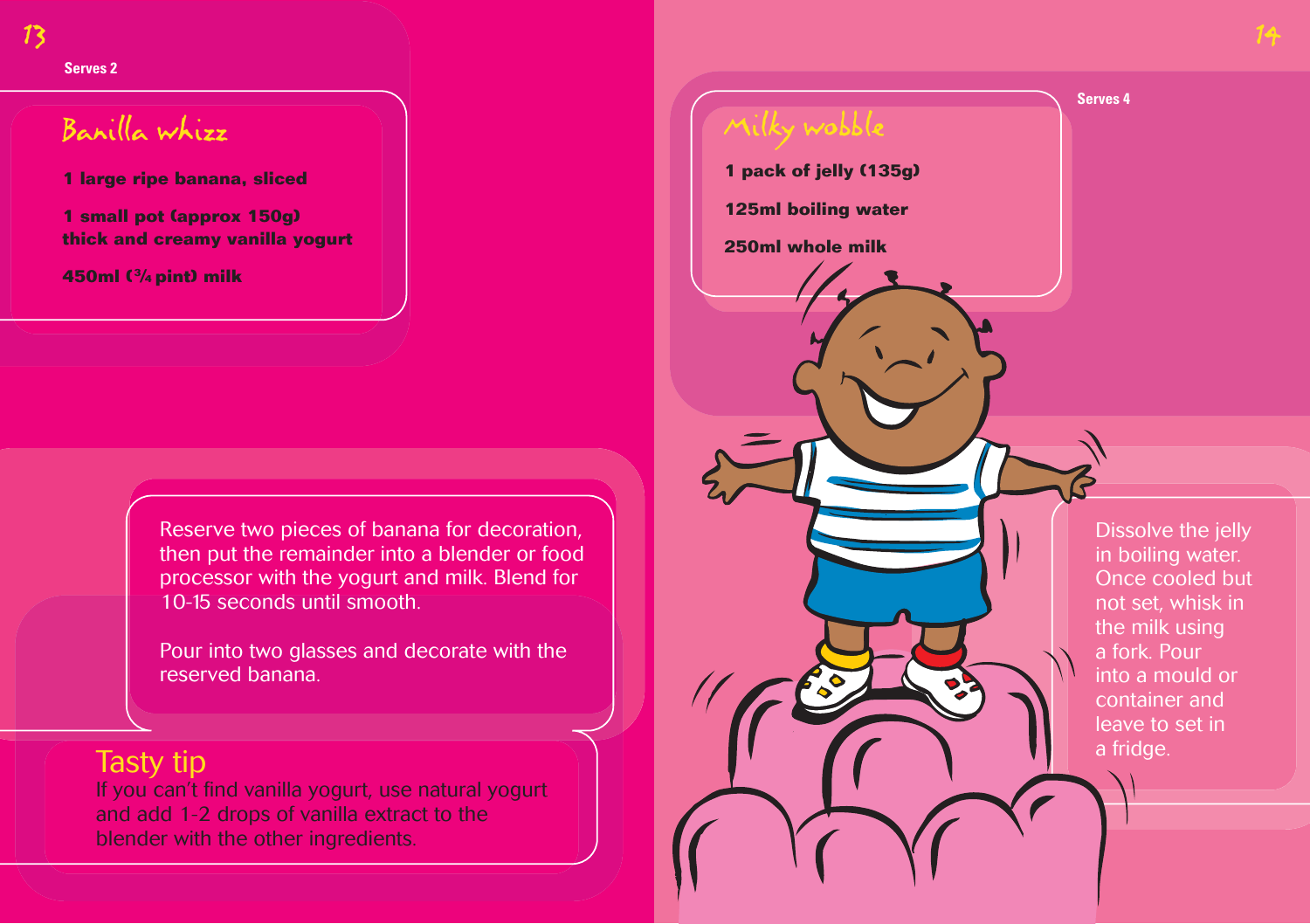# Your questions answered

### My child loves dried fruit. Is it OK to give this as a snack?

Dried fruit is nutritious but should be eaten with a meal and not as a snack. The natural sugars in dried fruit can cause tooth decay. Eating dried fruit at mealtimes makes damage to tiny teeth less likely.

### I've heard bottles are bad for teeth. When should I stop giving my baby a bottle?

It's fine to use a bottle until your baby is six months, however never leave your baby on its own with a bottle or when asleep as it could cause choking. It's a good idea to introduce a free-flow lidded beaker rather than a bottle from about six months onwards. Once your baby is one you should stop giving a bottle with a teat. Teats can damage teeth (especially if used to give sweetened drinks). It's best not to put anything in a bottle other than expressed breast milk, formula or water. As soon as your child is ready, encourage them to use an open cup.

### Should I stop giving my child fruit juice?

Babies under 6 months shouldn't be given fruit juice; government guidelines encourage exclusive breastfeeding for the first six months of life. Pure unsweetened fruit juice can be given to your child after 6 months and provides vitamin C. Just restrict it to mealtimes and make sure it's well diluted. Also check the label, as some readyto-drink fruit drinks are mostly water and sugar.

### I think my child's allergic to cows' milk. Should I change to a soya drink?

Allergy to cows' milk is not as common as people think, affecting about 1 in 50 infants, but it is much less common in older children (most have outgrown their allergy by the time they start school). Always get advice from a Registered dietitian (through your GP) before excluding cows' milk.

Soya products should only be used if advised by a dietitian or GP, as children who are allergic to cows' milk may also be allergic to these. If you do give soya-based drinks it is important to choose one with added calcium, and remember that some soya-based drinks contain added sugars, which are not good for teeth.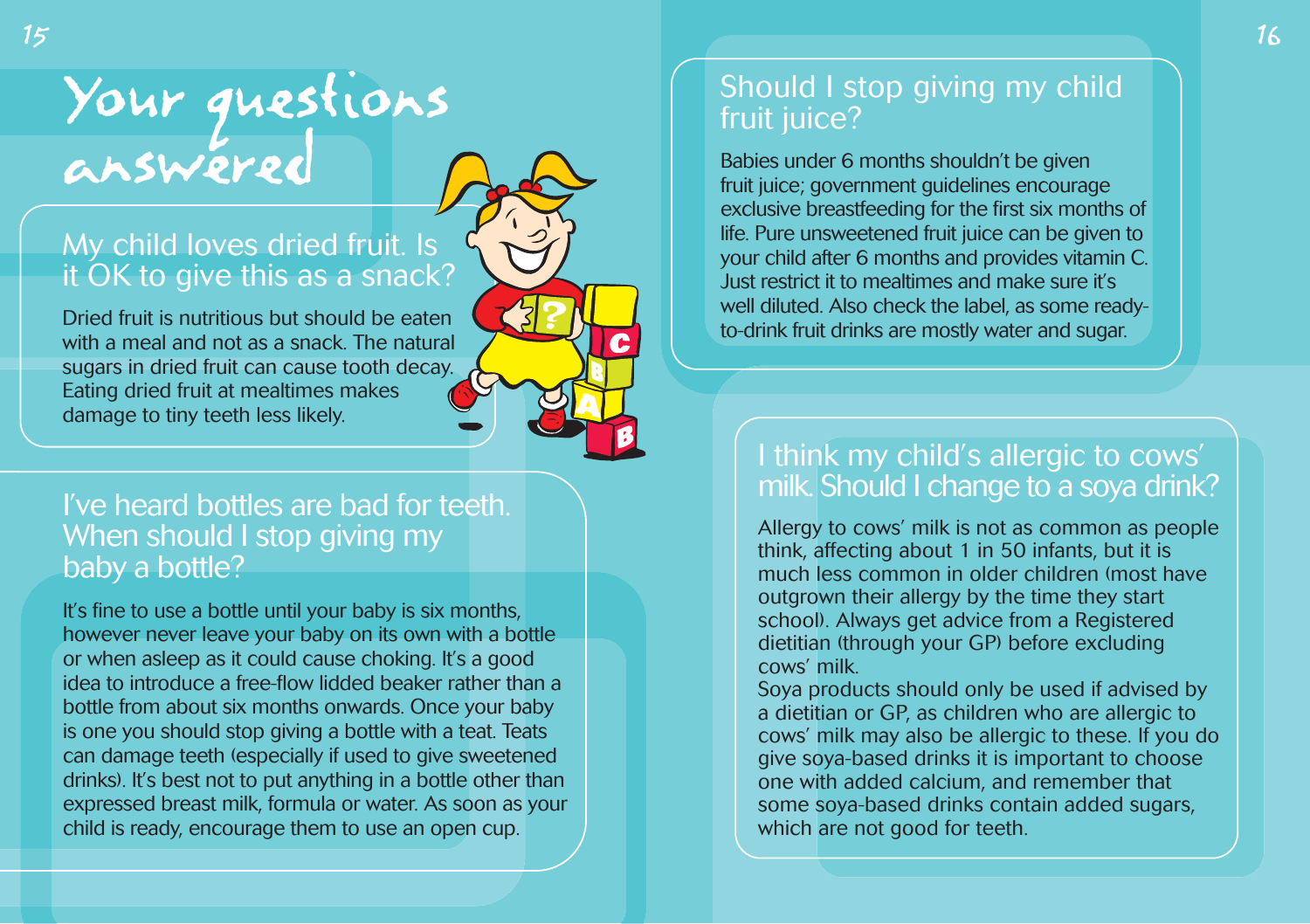### Are sugar-free squashes safe to give my toddler between meals?

Diet, reduced-sugar or no added sugar drinks can encourage a sweet tooth and usually contain artificial sweeteners which are not recommended for toddlers. Your toddler should avoid all soft drinks such as fizzy drinks and squashes even if sugar-free. These drinks can still contribute to tooth decay and provide little nutritional value.

## Is it OK to give my child tea or coffee?

Giving tea or coffee to young children reduces their absorption of iron and is not recommended. They also contain caffeine which is a stimulant and can disturb children's sleep.

### My child keeps asking for sweets and fizzy drinks! What can I do?

Sweets and fizzy drinks can harm your child's teeth, as well as taking away their appetite for more nutritious foods. It's not advisable to give fizzy drinks to toddlers. It's OK to give your toddler sweets occasionally, but try not to offer them regularly so that your child won't expect them and you'll avoid tantrums. If you do let your child have sweets it's best to give them all at once, at the end of a meal, as this is less harmful for their tiny teeth. Also have plenty of alternative snacks available.

### What type of toothpaste is best for young children?

For children under three years you can use a smear of family toothpaste containing at least 1,000ppm (parts per million) fluoride; for children aged three to six years a pea-sized blob is needed containing 1,350-1,500ppm fluoride. Check the toothpaste packet for this information or ask your dentist. Always supervise toothpaste use and help your child brush their teeth until at least seven years old. Also make sure they don't eat toothpaste from the tube! Your dentist can also give you advice on whether your child would benefit from extra protection such as fluoride varnishes.

### My child makes it difficult for me to brush his teeth. What can I do?

When it comes to tooth brushing, it is best to start young – as soon as your baby's teeth appear. Make it a fun part of your child's morning and bedtime routines – sing songs while you brush and use different coloured or cartoonthemed toothbrushes.